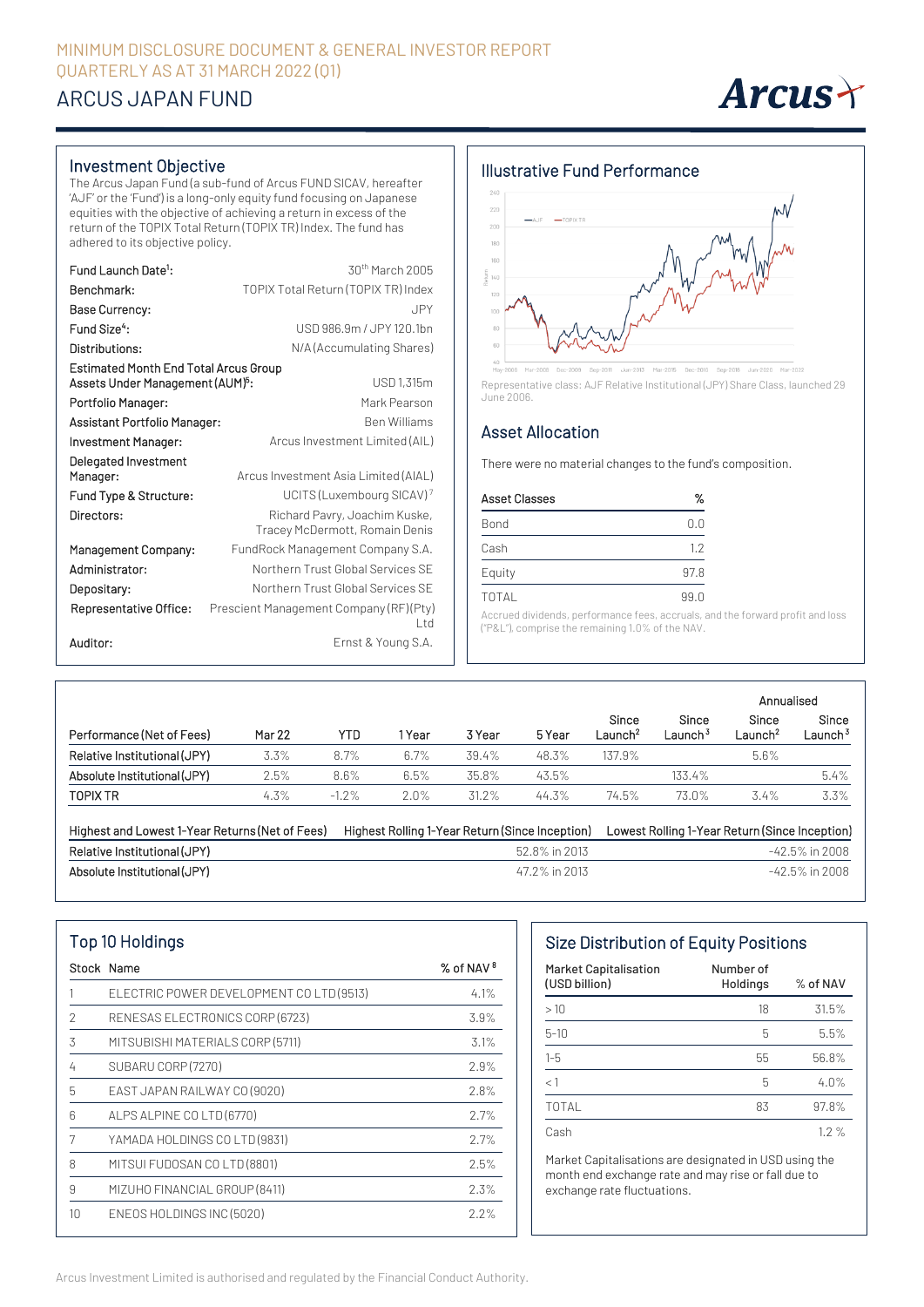# ARCUS JAPAN FUND



Date: 31/03/2022

|      | Historical Performance Data (Relative Institutional JPY; values in %) |         |         |        |         |         |        |        |         |         |        |        |         |
|------|-----------------------------------------------------------------------|---------|---------|--------|---------|---------|--------|--------|---------|---------|--------|--------|---------|
|      | Jan                                                                   | Feb     | Mar     | Apr    | May     | Jun     | Jul    | Aug    | Sep     | 0ct     | Nov    | Dec    | Year    |
| 2022 | 3.1                                                                   | 2.1     | 3.3     |        |         |         |        |        |         |         |        |        | 8.7     |
| 2021 | 4.0                                                                   | 11.6    | 8.7     | $-4.3$ | 3.3     | $-1.0$  | $-1.4$ | $-0.3$ | 5.5     | $-1.1$  | $-5.9$ | 3.9    | 23.8    |
| 2020 | $-4.2$                                                                | $-9.8$  | $-12.7$ | 5.3    | 6.5     | $-3.2$  | $-9.1$ | 14.2   | $-1.3$  | $-3.4$  | 11.0   | 4.3    | $-6.2$  |
| 2019 | 6.5                                                                   | 0.8     | $-1.5$  | 2.0    | $-7.1$  | 3.6     | 0.1    | $-6.0$ | 8.2     | 6.3     | 1.9    | 2.0    | 16.7    |
| 2018 | 0.1                                                                   | $-3.2$  | $-2.1$  | 4.9    | $-3.3$  | $-0.7$  | 2.9    | $-1.9$ | 5.7     | $-7.6$  | $-0.2$ | $-9.2$ | $-14.6$ |
| 2017 | 0.4                                                                   | 1.2     | $-1.8$  | 0.9    | 0.5     | 2.7     | 0.9    | $-0.3$ | 4.5     | 4.8     | 0.8    | 1.9    | 17.7    |
| 2016 | $-9.4$                                                                | $-11.3$ | 5.8     | $-0.9$ | 3.4     | $-11.5$ | 7.6    | 2.0    | $-2.0$  | 7.0     | 9.0    | 3.8    | 0.3     |
| 2015 | $-2.7$                                                                | 12.2    | 0.2     | 5.7    | 6.9     | $-3.0$  | $-0.3$ | $-8.2$ | $-7.8$  | 12.1    | 0.6    | $-2.9$ | 10.7    |
| 2014 | $-4.7$                                                                | $-0.6$  | $-0.4$  | $-2.0$ | 3.7     | 4.5     | 1.2    | $-1.3$ | 3.7     | $-0.9$  | 7.5    | $-1.3$ | 9.2     |
| 2013 | 10.2                                                                  | 3.5     | 6.0     | 12.6   | $-0.2$  | 0.0     | 1.0    | $-2.9$ | 6.9     | $-0.8$  | 5.1    | 2.9    | 52.8    |
| 2012 | 4.0                                                                   | 10.9    | 3.0     | $-5.5$ | $-12.3$ | 8.2     | $-3.8$ | $-2.0$ | 2.9     | 7.3     | 5.1    | 12.4   | 30.8    |
| 2011 | 1.1                                                                   | 5.6     | $-6.7$  | $-2.5$ | $-1.2$  | 1.6     | $-0.1$ | $-8.2$ | $-1.9$  | 2.6     | $-5.8$ | 0.8    | $-14.6$ |
| 2010 | 2.0                                                                   | 1.3     | 9.8     | 2.5    | $-12.8$ | $-7.2$  | 0.9    | $-4.9$ | 2.6     | $-0.9$  | 7.3    | 5.8    | 4.3     |
| 2009 | $-5.2$                                                                | $-3.8$  | 5.6     | 11.6   | 11.8    | 4.1     | 2.2    | 5.3    | $-6.8$  | 0.0     | $-4.7$ | 7.6    | 28.8    |
| 2008 | $-8.7$                                                                | $-1.7$  | $-10.1$ | 13.9   | 4.5     | $-7.1$  | $-1.8$ | $-4.9$ | $-12.1$ | $-20.5$ | $-3.9$ | 2.7    | $-42.5$ |
| 2007 | 2.1                                                                   | 2.5     | $-2.5$  | $-2.4$ | 5.4     | 2.2     | $-2.2$ | $-7.6$ | 1.9     | 1.0     | $-6.3$ | $-2.7$ | $-8.9$  |
| 2006 |                                                                       |         |         |        |         | 2.5     | $-0.4$ | 4.6    | $-1.7$  | 0.9     | $-0.7$ | 4.9    | 10.3    |

Past performance should not be construed as an indicator or a quarantee of future results. The return information shown is net of management and performance fees, but gross of taxation. The investment performance is for illustrative purposes only. The investment performance is calculated by taking the actual initial fees and all ongoing fees into account for the amount shown and income is reinvested on the reinvestment date.

The indices information presented herein are included merely to show the general trend in the relevant markets for the periods indicated and is not intended to imply that the portfolio of the Fund was, or will be, similar to the indices either in composition or element of risk.

The Fund may or may not hold positions in the companies mentioned and inclusion in this document should not be understood as a recommendation. These examples are included merely to illustrate the investment process and strategy.

The comparative data of the Fund's portfolio described on these pages are based on past portfolio constructions of the Fund; however, the portfolio of the Fund may be modified in the future by AIL and or AIAL in response to changing market conditions in any manner it believes is consistent with the Fund's overall investment objective.

The Fund may or may not hold positions in the companies mentioned and inclusion in this document should not be understood as a recommendation. These examples are included merely to illustrate the investment process and strategy.

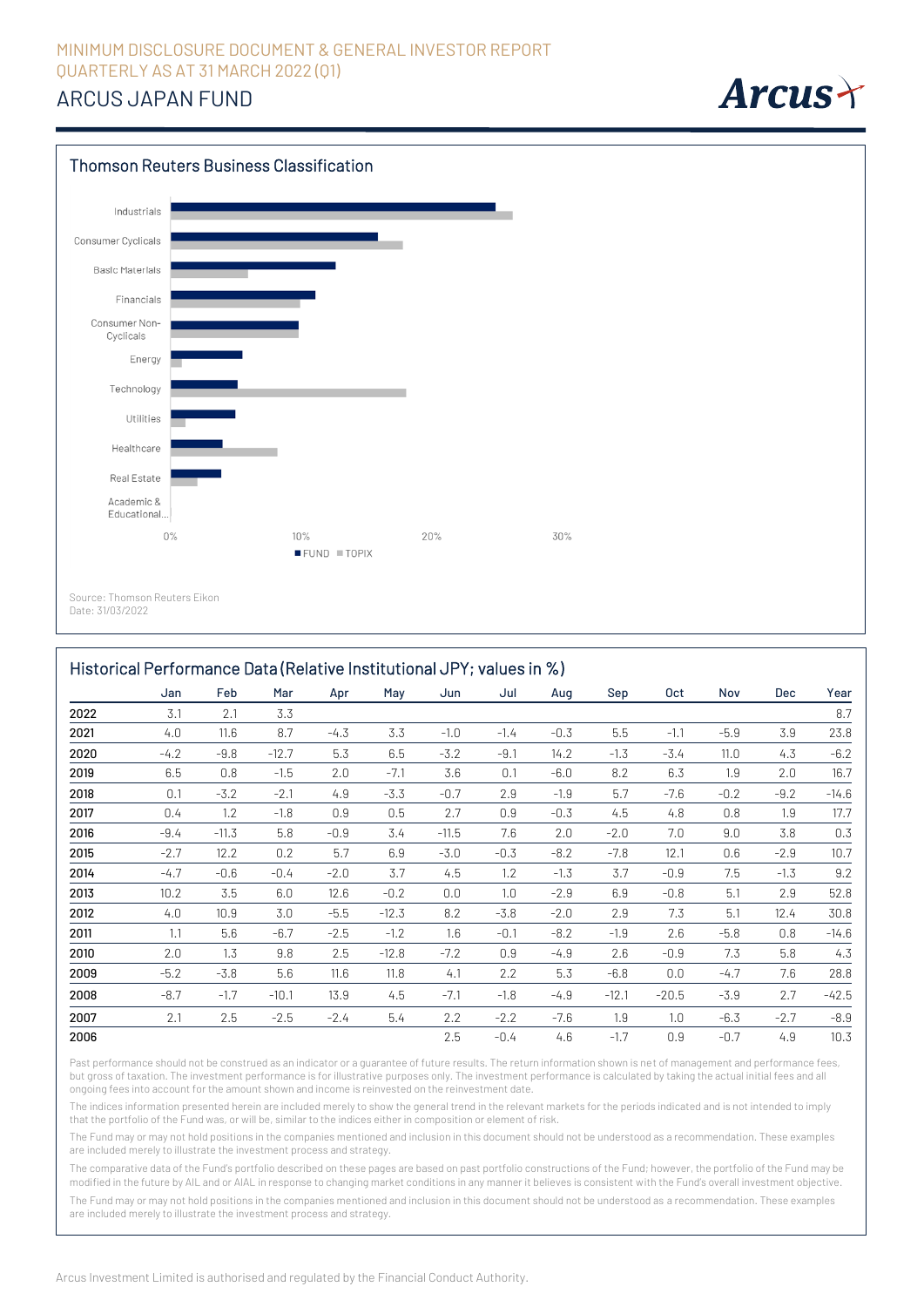# ARCUS JAPAN FUND



### KIIDs are available here

https://fundinfo.fundrock.com/

### Risk and Reward Profile

| I ower risk | Higher risk              |   |  |                           |  |  |
|-------------|--------------------------|---|--|---------------------------|--|--|
|             |                          |   |  |                           |  |  |
|             |                          | ь |  |                           |  |  |
|             | Potentially lower reward |   |  | Potentially higher reward |  |  |

This refers to the Relative Institutional JPY class. Historical data may not be a reliable indication for the future. The risk category shown is not guaranteed and may shift over time. The lowest category does not mean 'risk free'. The synthetic risk and reward indicator of 6 reflects the volatility of the Japanese market over the last 5 years.

The Fund pursues return in an aggressive manner that may involve investing in unpopular or distressed stocks, and these risks may not be adequately captured by the synthetic indicator. The Fund is also exposed to falls in the Japanese stock market.

The Fund invests primarily in shares that should be easy to sell, but redemption may be delayed in extraordinary circumstances.

The JPY, USD, EUR and GBP share classes are exposed to different foreign exchange risks

Exchange Risk: Foreign exchange rate variations may cause the value of investments to decrease. For JPY share classes this risk will be fairly limited as a result of the Sub-Fund's net asset value being calculated in JPY and the Sub-Fund investing principally in JPY-denominated securities. For other currency classes this risk may be greater than the usual exchange risk associated to investment because the net asset value of these classes may be affected favourably or unfavourably by fluctuations in currency rates.

Concentration Risk: Certain Sub-Funds may invest in securities of one country or a limited number of countries. Sub-Funds that invest in one or a few select countries will be exposed to market, currency, and other risks related specifically to the economies of those countries.

Hedging Risk: The Sub-Fund may utilise derivatives to hedge against fluctuations in the relative values of the Sub-Fund portfolio positions as a result of changes in exchange rates, interest rates, equity prices and levels of other interest rates and prices of other securities. Such hedging transactions may not always achieve the intended effect and can also limit potential gains.

Liquidity Risk: In difficult market conditions, the Sub-Fund may not be able to sell a security for full value or at all. This could affect performance and could cause the Sub-Fund to defer or suspend redemptions of its shares. Counterparty Risk: The insolvency of any institutions providing services such as safekeeping of assets or acting as counterparty to derivatives or other instruments, may expose the Sub-Fund to financial loss.

### Share Classes

Please refer to the Prospectus and Subscription documents for the eligibility criteria of each share class.

| <b>Share Class</b>             | Currency   | Number<br>of Shares | Share<br>Price | TER9 | Minimum<br>Investment<br>in $EUR$ $(*)$ | <b>ISIN</b>  | Bloomberg         |
|--------------------------------|------------|---------------------|----------------|------|-----------------------------------------|--------------|-------------------|
| Absolute<br>Institutional      | <b>JPY</b> | 2,841               | 23,340         | 1.10 | 50,000                                  | LU0243543856 | ARJAABI LX        |
| Absolute<br>Institutional (**) | <b>FUR</b> |                     |                | 1.10 | 50,000                                  | LU0573572582 | ARJAAIE LX        |
| Absolute<br>Institutional (**) | USD        |                     |                | 1.10 | 50,000                                  | LU0573572665 | ARJAAIU LX        |
| Relative<br>Institutional      | <b>JPY</b> | 856,994             | 23,788         | 1.09 | 50,000                                  | LU0243544235 | <b>ARCJPNRLX</b>  |
| Relative<br>Institutional      | <b>FUR</b> | 21,505              | 186.02         | 1.09 | 50.000                                  | LU0573573127 | <b>ARCJPNE LX</b> |
| Relative<br>Institutional      | USD        | 22,387              | 262.96         | 1.09 | 50,000                                  | LU0573573390 | <b>ARCJRISLX</b>  |

(\*) Orthe equivalent in the relevant Reference Currency if not in EUR.

(\*\*) Currently not invested but these Share Classes are available and will be re-launched if invested in.

#### Notes:

Past performance should not be construed as an indicator or a guarantee of future results. The return information shown is net of management and performance fees, but gross of taxation. The investment performance is for illustrative purposes only. The investment performance is calculated by taking the actual initial fees and all ongoing fees into account for the amount shown and income is reinvested on the reinvestment date.

The indices information presented herein are included merely to show the general trend in the relevant markets for the periods indicated and is not intended to imply that the portfolio of the Fund was, or will be, similar to the indices either in composition or element of risk.

The Fund may or may not hold positions in the companies mentioned and inclusion in this document should not be understood as a recommendation. These examples are included merely to illustrate the investment process and strategy.

The comparative data of the Fund's portfolio described on these pages are based on past portfolio constructions of the Fund; however, the portfolio of the Fund may be modified in the future by AIL and or AIAL in response to changing market conditions in any manner it believes is consistent with the Fund's overall investment objective.

The Fund may or may not hold positions in the companies mentioned and inclusion in this document should not be understood as a recommendation. These examples are included merely to illustrate the investment process and strategy.

<sup>1</sup> AJF Absolute Retail (JPY) Share Class, launched 30 March 2005.

<sup>2</sup> AJF Relative Institutional (JPY) Share Class, launched 29 June 2006.

<sup>3</sup> AJF Absolute Institutional (JPY) Share Class, launched on 24 March 2006; the Share Class was then fully redeemed as of 2 October 2006 and the Class was re-launched again on 29 November 2006.

4 FX rate as at 31/03/2022 JPY/USD = 121.66 (source: Thomson Reuters Eikon).

<sup>5</sup> Arcus Investment Limited ("AIL"), Arcus Investment Asia Limited ("AIAL") and Arcus Research Limited, Japan Branch ("ARL") are hereafter collectively referred to as "Arcus" or the "Arcus Group". Total Arcus Group Assets Under Management (AUM) represents total AUM managed by Arcus / the Arcus Group including the Japan portfolio of the Pan Asia fund sub managed by AIAL.

<sup>6</sup> AJF benchmark changed from TOPIX to TOPIX TR effective 04/09/2020.

 $^7$  On the 19th of August 2021 the Arcus Japan Fund was converted from a mutual investment fund (Fonds Commun de Placement - "FCP") into an investment company with variable capital (Société d'Investissement à Capital Variable - "SICAV") named Arcus FUND SICAV. As a result of the conversion, Arcus Japan Fund became a sub-fund of the Company (i.e., Arcus FUND SICAV – Arcus Japan Fund), Arcus Japan Fund is herein defined as "AJF" or the "Sub-Fund".

#### <sup>8</sup> NAV = Net Asset Value

<sup>9</sup>TER is a measure of the Fund's total operating expenses over 12 months, including management fee, as a percentage of the Fund's net assets. The TER quoted is indicative, based on expenses and average assets for the year ending XX XXXX. It is calculated by the Fund Administrator and published in the KIID. It is an indication of the likely level of costs and will fluctuate as the Fund's expenses and average net assets change.

#### Data sources:

AIL internal data, Administrator official NAV ("Net Asset Value") data, Thomson Reuters Eikon.

#### Glossary

Annualised performance: Annualised performance shows longer term performance rescaled to a 1-year period. Annualised performance is the average return per year over the period. Actual annual figures are available to the investor on request.

Highest & Lowest return: The highest and lowest returns for any 1 year over the period since inception have been shown.

NAV: The net asset value represents the assets of a Fund less its liabilities.

### Investor Relations Contact

John Bills,

Head of Business Development T: +44 (0)203 540 9500 E: info@arcusinvest.com

Prescient Management Company (RF) (Pty) Ltd. Registration number: 2022/022560/07 Physical address: Prescient House, Westlake Business Park, Otto Close, Westlake, 7945 Postal address: PO Box 31142, Tokai, 7966 T: 0800 111 899 E[: info@prescient.co.za](mailto:info@prescient.co.za)

Representative Office

## **Depositary**

Northern Trust Global Services SE 10 rue du Château L-3364 Leudelange Grand-Duché de Luxembourg T: +352 28 294 452 E[: arcus-ta-lux@ntrs.com](mailto:arcus-ta-lux@ntrs.com)

## Investment Manager

Arcus Investment Limited (AIL) 7 Stratford Place, 5th Floor London W1C 1AY United Kingdom T. +44 (0)203 540 9500 E[. info@arcusinvest.com](mailto:info@arcusinvest.com)

Website[: www.prescient.co.za](http://www.prescient.co.za/)